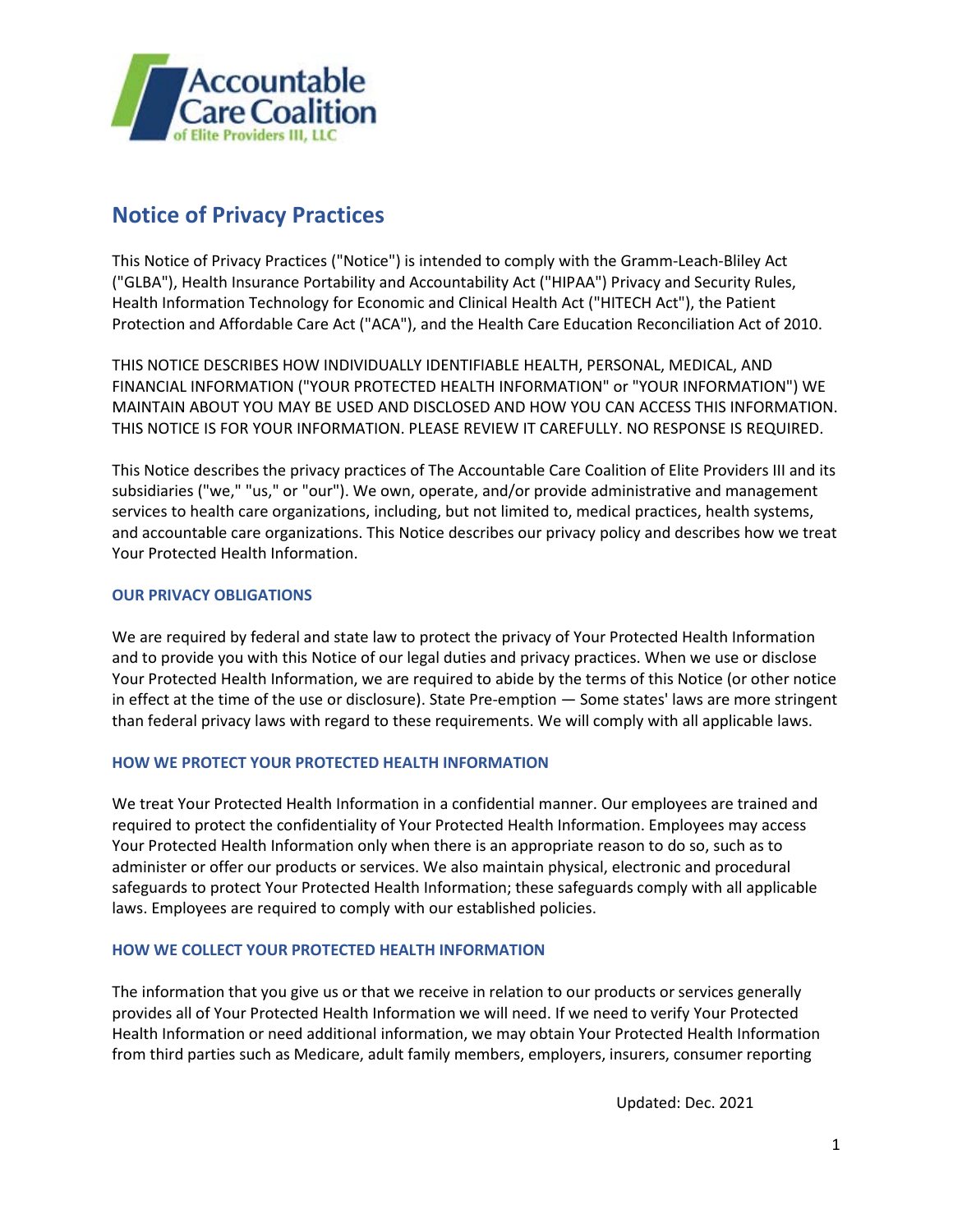agencies, physicians, hospitals and other medical personnel. Your Protected Health Information collected may relate to your finances, employment, health, avocations or other personal characteristics as well as transactions with us or with others.

#### **DISCLOSURE OF YOUR PROTECTED HEALTH INFORMATION**

#### **How We Use Your Protected Health Information**

We collect and use Your Protected Health Information for business purposes with respect to our products, services and other business relationships involving you. We may disclose any of Your Protected Health Information, within acceptable regulatory limitations, when we believe it necessary for the conduct of our business, or where disclosure is required by law. For example, Your Protected Health Information may be disclosed to others, including to enable them to provide business services for us, such as helping us to administer our products or services, perform general administrative activities, or otherwise assist us in servicing or processing a product or service requested or authorized by you. Your Protected Health Information may also be disclosed for audit or research purposes, or to law enforcement and regulatory agencies, for example, to help us prevent fraud. Your Protected Health Information may be disclosed to others that are outside of our family of companies, such as companies that process data for us, companies that provide general administrative services for us, federal or state agencies or regulatory bodies, and consumer reporting agencies. We will make other disclosures of Your Protected Health Information as permitted by law.

#### **I. Uses and Disclosures for Treatment, Payment, and Health Care Operations:**

A. We may use and disclose Your Protected Health Information to others as necessary for health care providers to render medical services, including evaluation, diagnosis, and treatment, for payment related to our products or services, and for health care operations, without your express, implied, or specific consent or authorization. In addition and without limitation, we may use and disclose Your Protected Health Information to others as follows:

*1. Payment.* We may use and disclose Your Protected Health Information to obtain payment relating to our products and services.

*2. Health Care Operations.* We may use and disclose Your Protected Health Information for our health care operations - for example, to do business planning, provide care coordination services, and conduct quality assessment and improvement activities.

*3. Treatment.* We may disclose Your Protected Health Information, such as your medical information, to a health care provider for your medical treatment.

#### **II. Use or Disclosure with Your Authorization:**

We may use or disclose Your Protected Health Information for any reason other than payment, health care operations and treatment only when (1) you give us your written authorization ("Your Authorization") or (2) there exists an exception as described in Section III below. You may revoke Your Authorization, except to the extent we have taken action in reliance upon it, by delivering a written revocation statement to the Privacy Office identified at the end of this document.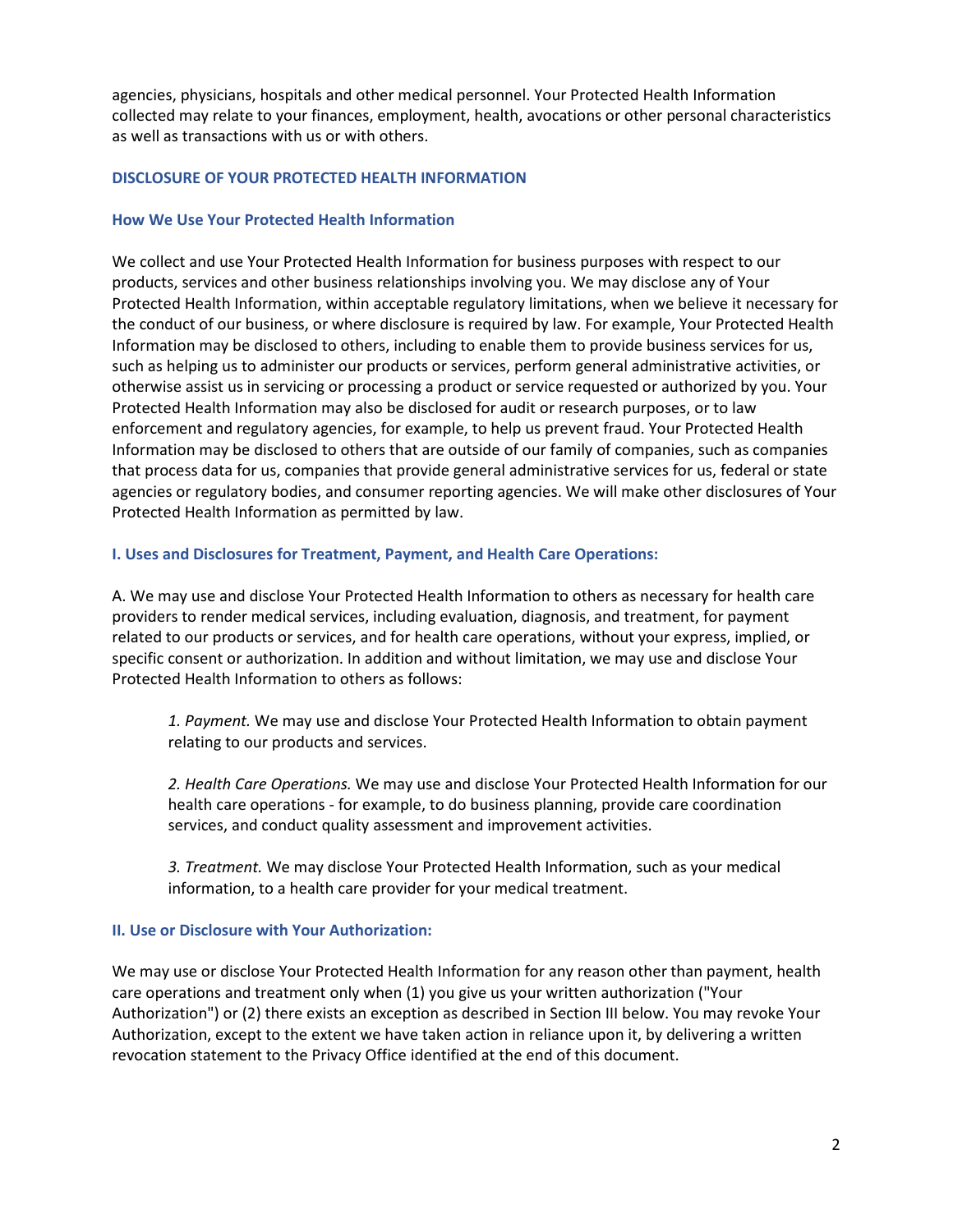#### **III. Uses and Disclosures without Your Consent or Your Authorization:**

*A. As Required by Law.* We will use or disclose Your Protected Health Information when required to do so by applicable international, federal, state or local law.

*B. Business Associates.* We may disclose Your Protected Health Information to our Business Associates that perform functions on our behalf or provide us with services if the disclosure is necessary for such functions or services. For example, we may use another company to perform administrative services on our behalf. All of our Business Associates are obligated, by law and under contracts with us, to protect the privacy of Your Protected Health Information and are not allowed to use or disclose any information other than as specified in our contract.

*C. Marketing Communications.* We may use and disclose Your Information for marketing communications made by us to you as permitted by law.

*D. Public Health Activities.* We may disclose Your Protected Health Information for the following public health activities and purposes: (1) to report health information to public health authorities for the purpose of preventing or controlling disease, injury or disability; (2) to report child abuse or neglect to the government authority authorized by law to receive such reports; and (3) to alert a person who may have been exposed to a communicable disease.

*E. Victims of Abuse, Neglect or Domestic Violence.* We may disclose Your Protected Health Information if we reasonably believe you are a victim of abuse, neglect or domestic violence to the appropriate state agency as required or permitted by applicable state law.

*F. Health Oversight Activities.* We may disclose Your Protected Health Information to a government agency, including the Centers for Medicare and Medicaid Services ("CMS"), that oversees the health care system or ensures compliance with the rules of government health programs such as Medicare or Medicaid.

*G. Judicial and Administrative Proceedings.* We may disclose Your Protected Health Information in the course of a judicial or administrative proceeding in response to a legal order or other lawful process.

*H. Law Enforcement Officials.* We may disclose Your Protected Health Information to the police or other law enforcement officials as required by law or in compliance with a court order or other lawful process.

*I. Health or Safety.* We may disclose Your Protected Health Information to prevent or lessen a serious and imminent threat to a person's or the public's health or safety.

*J. Specialized Government Functions.* We may disclose Your Protected Health Information to units of the government with special functions, such as any branch of the U.S. military or the U.S. Department of State.

*K. Disclosure to You.* We may disclose Your Information to you or your authorized representative.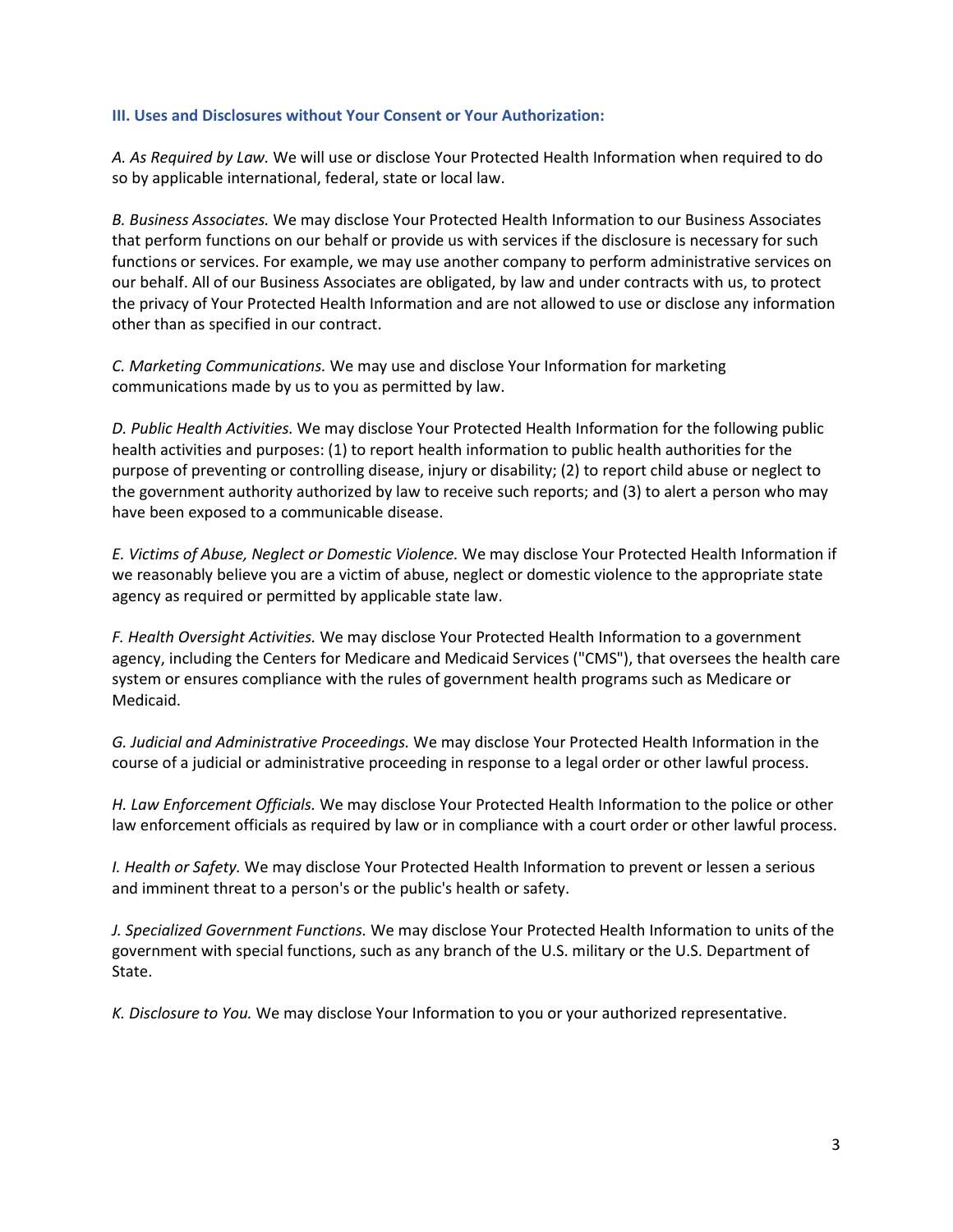*L. Disclosures to Individuals Involved with Your Health Care.* We may use or disclose your medical information in order to tell someone responsible for your care about your location or condition. We may disclose your medical information to your relative, friend, or other person you identify, if the information relates to that person's involvement with your health care.

*M. Research.* We may use or disclose Your Protected Health Information, such as your medical information, for purposes of research if we first confirm that your privacy rights will be protected, for instance if a privacy board or Institutional Review Board determines that your privacy will not be put at risk and informs us of its determination.

# **YOUR INDIVIDUAL RIGHTS**

*A. For Further Information; Complaints.* If you desire further information about your privacy rights, are concerned that we have violated your privacy rights or disagree with a decision that we made about access to Your Protected Health Information, you may contact our Privacy Office. You may also file written complaints with the Secretary of the U.S. Department of Health and Human Services (the "Secretary") Office for Civil Rights. Upon request, the Privacy Office will provide you with the correct address for the Secretary. We will not retaliate against you if you file a complaint with us or the Secretary.

*B. Right to Request Additional Restrictions.* You may request restrictions on our use and disclosure of Your Protected Health Information for treatment, payment, and health care operations in addition to those explained in this Notice. While we will consider all requests for additional restrictions carefully, we are not required to agree to all requested restrictions, but will comply with legally required restrictions. If you wish to request additional restrictions,

*C. Right to Receive Confidential Communications*. We accommodate any reasonable request for you to receive Your Protected Health Information by alternative means of communication or at alternative locations.

*D. Right to Inspect and Copy Your Information.* You may request access to our records that contain Your Information in order to inspect and request copies of your records. Under limited circumstances, we may deny you access to all or a portion of your records. If you desire access to your records, please obtain a record request form from the Privacy Office and submit the completed form to the Privacy Office. If you request copies, we will charge you a reasonable free for copying and mailing costs. You also have a right to receive a copy in electronic format, if so requested.

*E. Right to Amend Your Records.* You have the right to request that we amend Your Information maintained in our records, including case or medical management records, used, in whole or in part, by or for us to make decisions about you or with respect to our products or services. If you desire to amend these records, please obtain an amendment request form from the Privacy Office and submit the completed form to the Privacy Office. We will comply with your request unless special circumstances apply. If your physician or other health care provider created the information that you desire to amend, you should contact the provider to amend the information.

*F. Right to Receive an Accounting of Disclosures.* Upon request, you may obtain an accounting of certain disclosures of Your Information made by us, excluding disclosures made earlier than six (6) years before